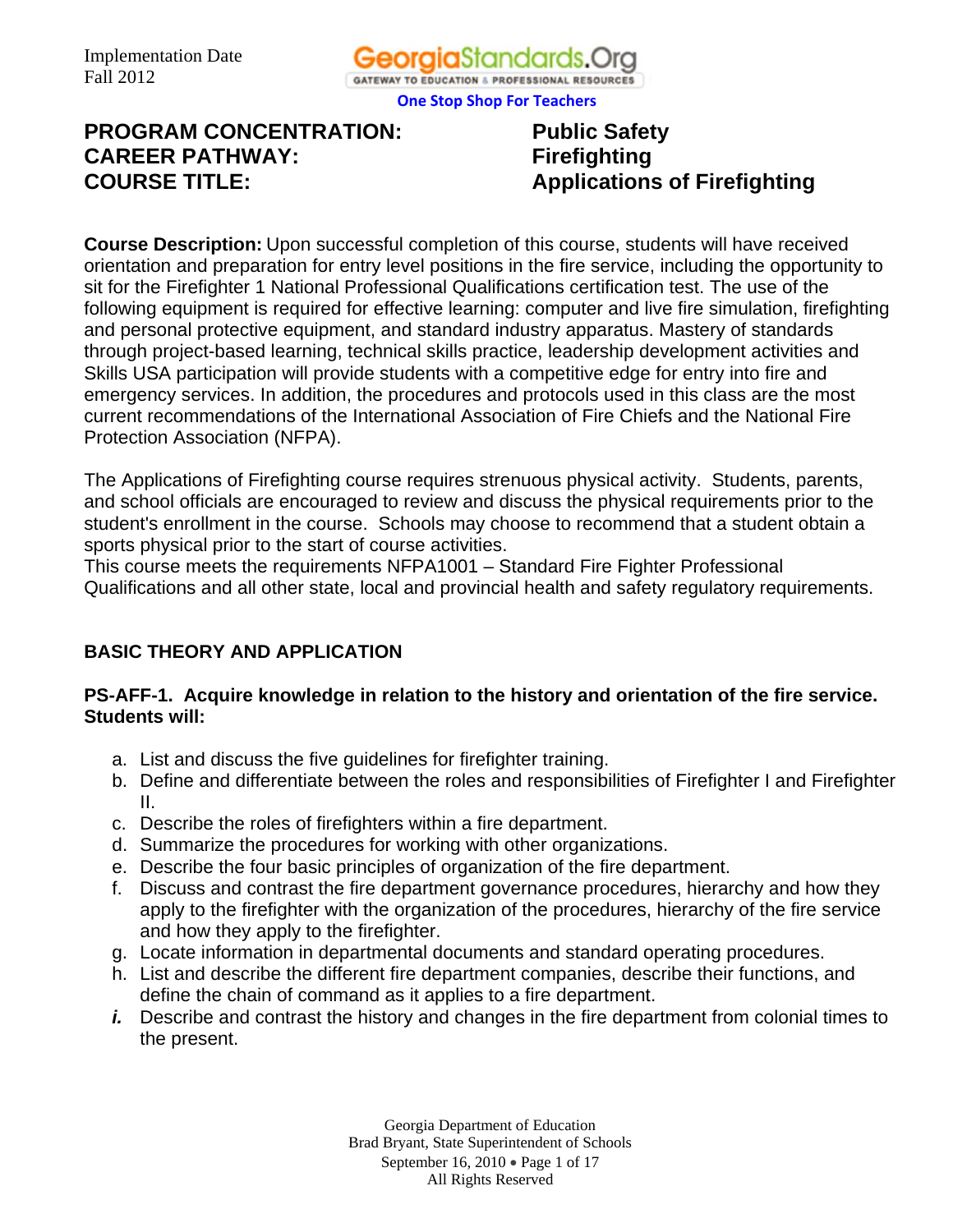

*ELA9RC4: The student establishes a context for information acquired by reading across curriculum.* 

*a. Explores life experiences related to subject area content.* 

*ELA9W1: The student produces writing that establishes an appropriate organizational structure, sets a context and engages the reader, maintains a coherent focus throughout, and signals closure. The student* 

*e. Writes texts of a length appropriate to address the topic and effect, similarity and difference, and posing and answering a question).* 

*ELA9LSV1: The student participates in student-to-teacher, student-to-student, and group verbal interactions. The student* 

- *a. Initiates new topics and responds to adult-initiated topics.*
- *b. Asks relevant questions.*

*SCSh9: Students will enhance reading in all curriculum areas by:* 

*a. Read technical texts related to various subject areas.*

### **PS-AFF-2. Demonstrate knowledge and skill associated with firefighter safety including: personal safety, safety and health, safety equipment, respiratory protection, the ensemble. Students will:**

- a. List safety precautions needed to be taken during training, during emergency responses, at emergency incidents, at the fire station, and outside the workplace.
- b. Explain and describe the importance, limitations, and proper maintenance provided by personal protective equipment (PPE).
- c. Describe the hazards of smoke and other toxic environments.
- d. Explain why respiratory protection is needed for the fire service.
- e. Analyze the limitations and list the components of self-contained breathing apparatus (SCBA) to include: the differences between open circuit breathing and closed circuit breathing apparatus and the emergency bypass mode.
- f. Demonstrate the skip-breathing technique.
- g. Apply and perform concepts of SCBA safety to include: operation, inspections, and procedures used to refill cylinders.
- h. Demonstrate the steps for donning a complete PPE ensemble.

### *Academic Standards:*

*ELA9W3: The student uses research and technology to support writing.* 

*a. Uses supporting evidence from multiple sources to develop the main ideas within the body of an essay, composition, or technical document.*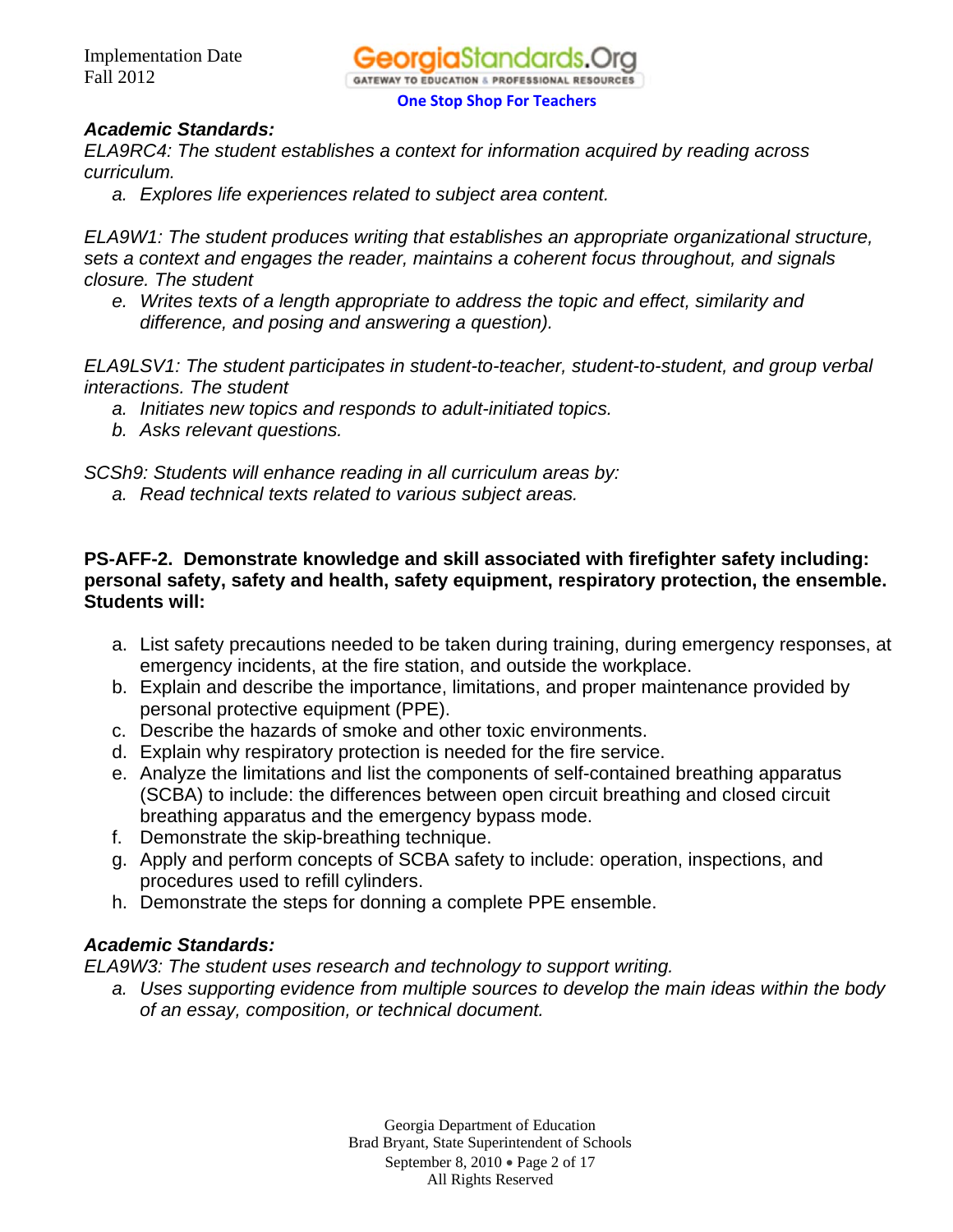### **PS-AFF-3. Describe types of fire service communications and the operation of the equipment, according to protocol. Students will:**

- a. Explain the role of the telecommunicator and the process to receiving an emergency call and initiating a response.
- b. Identify the fire department radio communications and radio codes.
- c. Describe and transmit signals to include routine, emergency traffic, and evacuation signals.
- d. Define the content requirements for a basic incident report to include procedures for obtaining necessary information, coding, and the consequences of incomplete and inaccurate reports.
- e. Outline fire department procedures for answering non-emergency and personal phone calls.
- f. Create an accurate and complete incident report based on a given scenario.

# *Academic Standards:*

*ELA9C1: The student demonstrates understanding and control of the rules of the English language, realizing that usage involves the appropriate application of conventions and grammar in both written and spoken formats.* 

- *a. Demonstrates an understanding of proper English usage and control of grammar, sentence and paragraph structure, diction, and syntax.*
- *c. Demonstrates an understanding of sentence construction (i.e., subordination, proper placement of modifiers) and proper English usage (i.e., consistency of verb tenses).*

*ELA9LSV1: The student participates in student-to-teacher, student-to-student, and group verbal interactions. The student* 

- *b. Asks relevant questions.*
- *c. Responds to questions with appropriate information.*
- *d. Actively solicits another person's comments or opinions.*

*SCSh8: Students will understand important features of the process of scientific inquiry.* 

- *a. Scientific investigators control the conditions of their experiments in order to produce valuable data.*
- *b. Scientific researchers are expected to critically assess the quality of data including possible sources of bias in their investigations.*
- *c. Scientists use practices such as peer review and publication to reinforce the integrity of scientific activity and reporting.*

### **PS-AFF-4. Communicate the importance of pre-incident planning and the incident command system to ensure the safe and efficient response to an emergency scene.**

- a. Recognize the importance of pre-incident planning to include creating a plan, conducting a pre-incident survey, gathering tactical information on occupancy, construction, specific hazards, and locale.
- b. Describe the characteristics and explain the organization of the incident command system.

Georgia Department of Education Brad Bryant, State Superintendent of Schools September 8, 2010 • Page 3 of 17 All Rights Reserved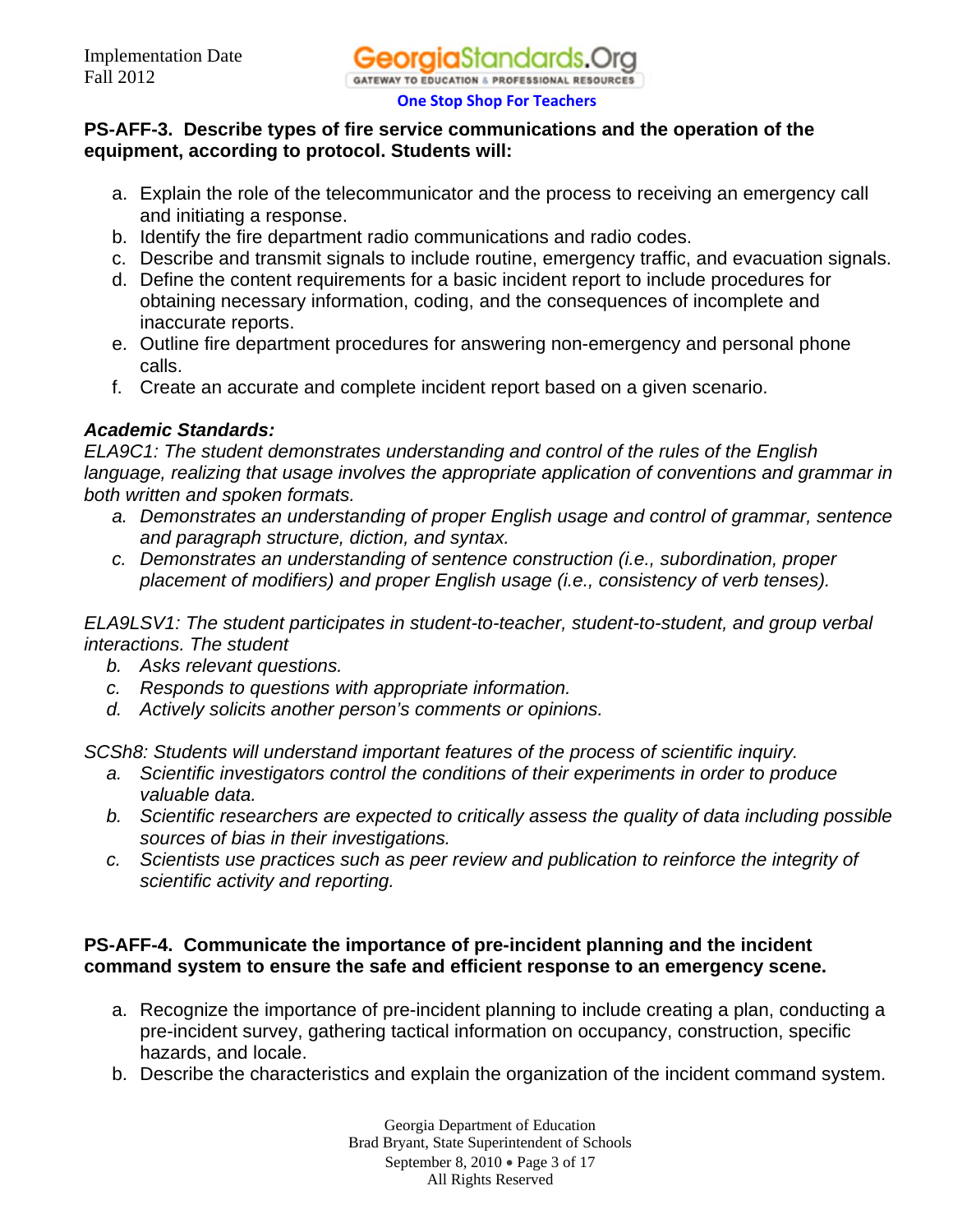

- c. Identify the roles and responsibilities within the incident command system.
- d. Function in an assigned role to include arrival, size-up, development and implementation of an incident action plan.
- e. Describe and demonstrate riding an emergency vehicle safely to include mounting and dismounting the vehicle.

*MM1P1: Students will solve problems (using appropriate technology).* 

- *b. Solve problems that arise in mathematics and in other contexts.*
- *c. Apply and adapt a variety of appropriate strategies to solve problems.*

*MM1P3: Students will communicate mathematically.*

- *a. Organize and consolidate their mathematical thinking through communication.*
- *d. Use the language of mathematics to express mathematical ideas precisely.*

*MM1P4: Students will make connections among mathematical ideas and to other disciplines.*

- *a. Recognize and use connections among mathematical ideas.*
- *b. Understand how mathematical ideas interconnect and build on one another to produce a coherent whole.*
- *c. Recognize and apply mathematics in contexts outside of mathematics.*

*MM1P5: Students will represent mathematics in multiple ways.*

- *a. Create and use representations to organize, record, and communicate mathematical ideas.*
- *b. Select, apply, and translate among mathematical representations to solve problems.*
- *c. Use representations to model and interpret physical, social, and mathematical phenomena.*

*MM3D3: Students will understand the differences between experimental and observational studies by posing questions and collecting, analyzing, and interpreting data.* 

### **PS-AFF-5. Classify fire behavior in terms of chemistry, characteristics, and methods of extinguishment. Students will:**

- a. Describe the chemistry of fire using the tetrahedron model.
- b. Identify the three states of matter.
- c. Explain how fires can spread by conduction, convection and radiation.
- d. Analyze the stages of fire progression to include ignition, growth, fully developed and decay.
- e. Compare and contrast the causes and characteristics of flameover, flashover, thermal layering and backdraft.
- f. Describe the process of reading smoke.
- g. Distinguish characteristics of solid-fuel, liquid-fuel, and gas-fuel fires.
- h. Demonstrate proper extinguishment procedures for solid-fuel, liquid-fuel, and gas-fuel fires.
- i. Assess the causes and effects of a boiling liquid, expanding vapor explosion (BLEVE).

Georgia Department of Education Brad Bryant, State Superintendent of Schools September 8, 2010 • Page 4 of 17 All Rights Reserved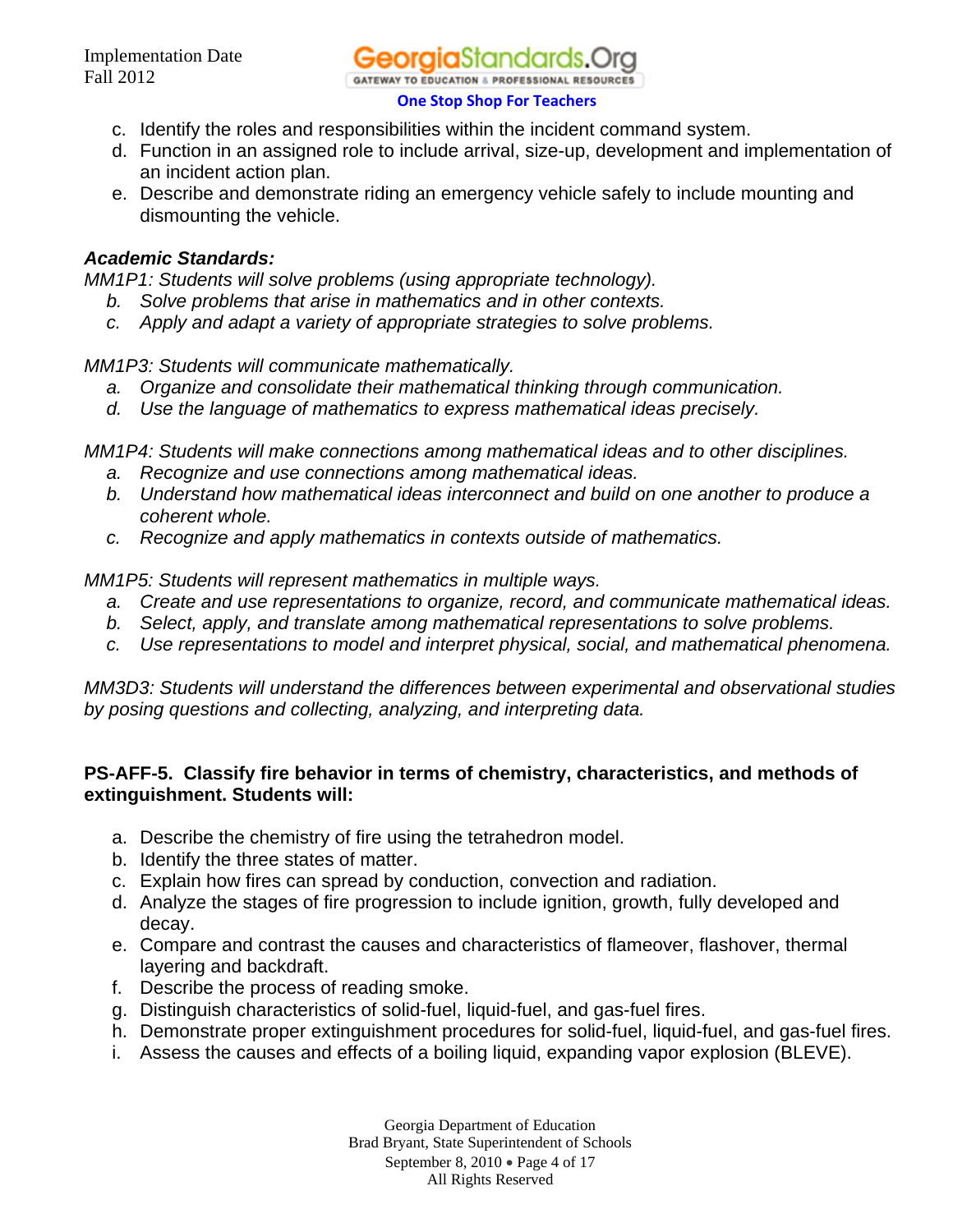

j. Given a scenario, analyze the characteristics of a room-and-contents fire through each of the four phases.

> Georgia Department of Education Brad Bryant, State Superintendent of Schools September 8, 2010 . Page 5 of 17 All Rights Reserved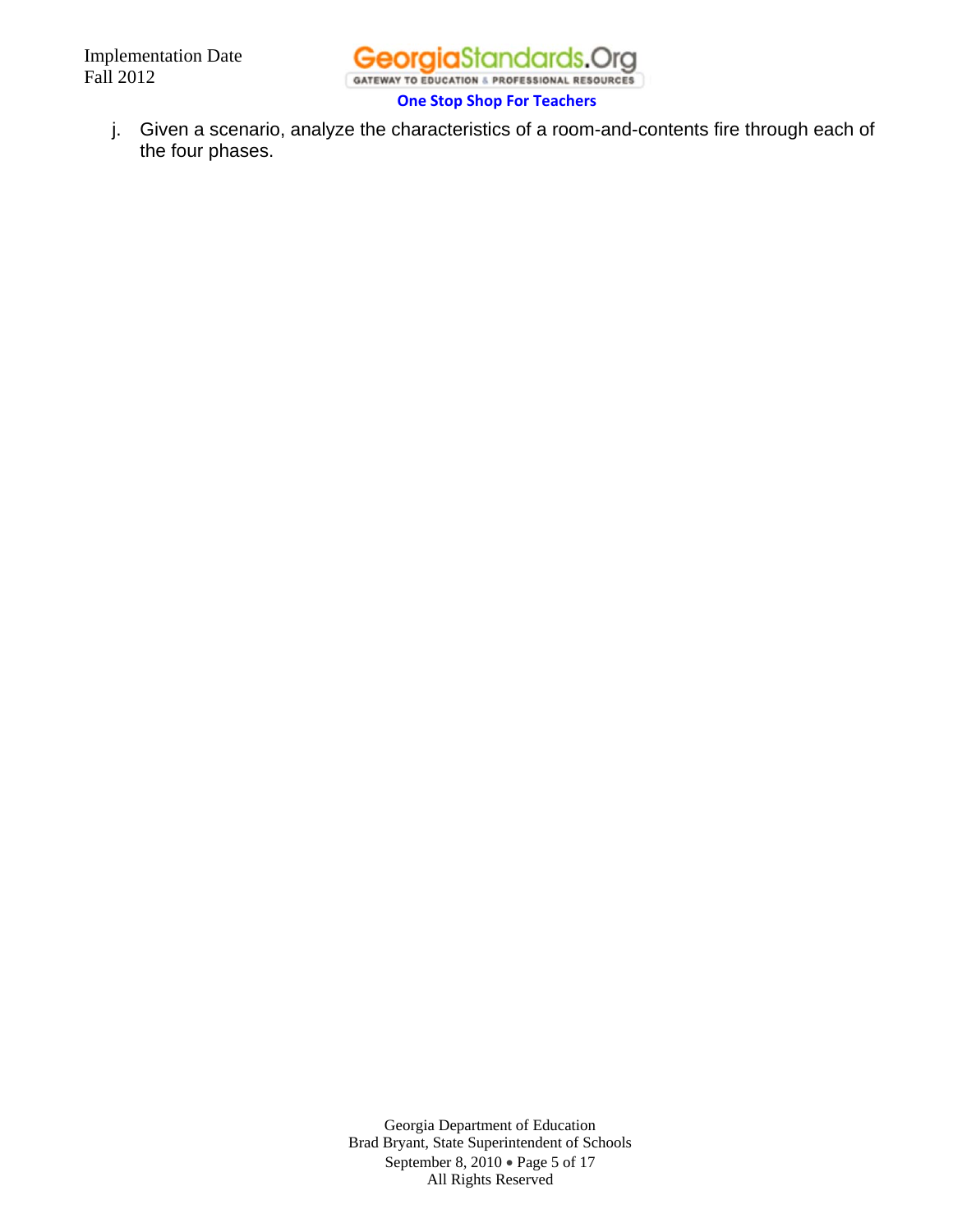*ELA9W1: The student produces writing that establishes an appropriate organizational structure, sets a context and engages the reader, maintains a coherent focus throughout, and signals closure. The student* 

- *a. Establishes a clear, distinctive, and coherent thesis or perspective and maintains a consistent tone and focus throughout.*
- *b. Selects a focus, structure, and point of view relevant to the purpose, genre expectations, audience, length, and format requirements.*

*ELA9W3: The student uses research and technology to support writing.* 

*a. Formulates clear research questions and utilizes appropriate research venues (i.e. library, electronic media, personal interview, survey) to locate and incorporate evidence from primary and secondary sources.* 

*SC1: Students will analyze the nature of matter and its classifications.* 

- *a. Relate the role of nuclear fusion in producing essentially all elements heavier than helium.*
- *b. Identify substances based on chemical and physical properties.*
- *c. Predict formulas for stable ionic compounds based on balance of charges.*

*SC6: Students will understand the effects of motions of atoms and molecules in physical and chemical processes.* 

- *a. Compare and contrast atomic/molecular motion in solids, liquids, gases, and plasmas.*
- *b. Collect data and calculate the amount of heat given off or taken in by chemical or physical processes.*
- *c. Analyze change of energy during change of state.*

*MM2P1: Students will solve problems (using appropriate technology).* 

- *b. Solve problems that arise in mathematics and in other contexts.*
- *c. Apply and adapt a variety of appropriate strategies to solve problems.*

*MM2P4: Students will make connections among mathematical ideas and to other disciplines.* 

- *a. Recognize and use connections among mathematical ideas.*
- *b. Understand how mathematical ideas interconnect and build on one another to produce a coherent whole.*
- *c. Recognize and apply mathematics in contexts outside of mathematics.*

*MM3A2: Students will explore logarithmic functions as inverses of exponential functions.* 

- *d. Understand and use properties of logarithms by extending laws of exponents.*
- *g. Explore real phenomena related to exponential and logarithmic functions including half-life and doubling time.*

*MM4A3: Students will investigate and use the graphs of the six trigonometric functions.* 

- *a. Understand and apply the six basic trigonometric functions as functions of real numbers.*
- *d. Apply graphs of trigonometric functions in realistic contexts involving periodic phenomena.*

Georgia Department of Education Brad Bryant, State Superintendent of Schools September 8, 2010 • Page 6 of 17 All Rights Reserved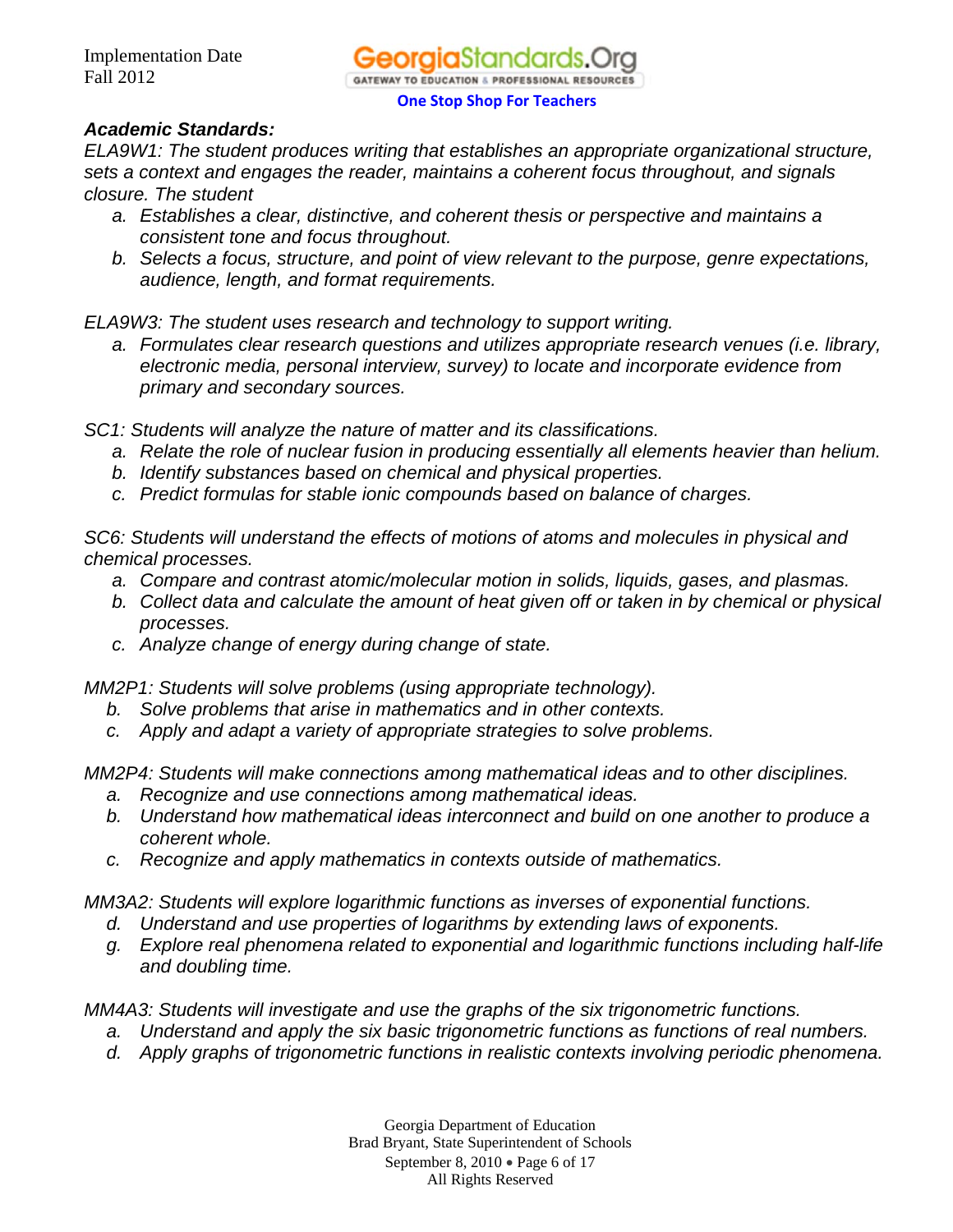### **PS-AFF-6. Gain knowledge of how fires react to building construction types and materials. Students will:**

- a. Describe the characteristics of building materials to include masonry, concrete, glass, steel, gypsum board and wood.
- b. List and describe each of the following types of building construction to include fireresistive, noncombustible, ordinary, heavy timber and wood frame.
- c. Describe the inter-relationship of the following building components when exposed to fire to include foundations, floors, ceilings, roofs, trusses, walls, doors, windows, interior finish and floor coverings.
- d. Given a scenario on a simulator, formulate a method of fire attack to control and confine fire with in each of the five types of building construction.

# *Academic Standards:*

*ELA9LSV2: The student formulates reasoned judgments about written and oral communication in various media genres. The student delivers focused, coherent, and polished presentations that convey a clear and distinct perspective, demonstrate solid reasoning, and combine traditional rhetorical strategies of narration, exposition, persuasion, and description.* 

*When responding to written and oral texts and media (i.e., television, radio, film productions, and electronic media), the student:* 

*c. Uses props, visual aids, graphs, or electronic media to enhance the appeal and accuracy of presentations.* 

*SC2: Students will relate how the Law of Conservation of Matter is used to determine chemical composition in compounds and chemical reactions.* 

- *a. Identify and balance equations.*
- *b. Experimentally determine indicators of a chemical reaction.*
- *c. Identify and solve different types of stoichiometry problems, specifically relating mass.*

# **PS-AFF-7. Extinguish incipient fires given a selection of portable fire extinguishers. Students will:**

- a. Define the primary purposes of fire extinguishers for Class A, Class B, Class C, Class D and Class K fires.
- b. Explain the classification, types of agents, operating and rating systems for fire extinguishers.
- c. Demonstrate the proper steps for fire extinguisher operation.
- d. Apply the basic steps of inspecting, maintaining, recharging, hydrostatic testing of fire extinguishers.

### *Academic Standards:*

*SC6: Students will understand the effects of motions of atoms and molecules in physical and chemical processes.* 

> Georgia Department of Education Brad Bryant, State Superintendent of Schools September 8, 2010 • Page 7 of 17 All Rights Reserved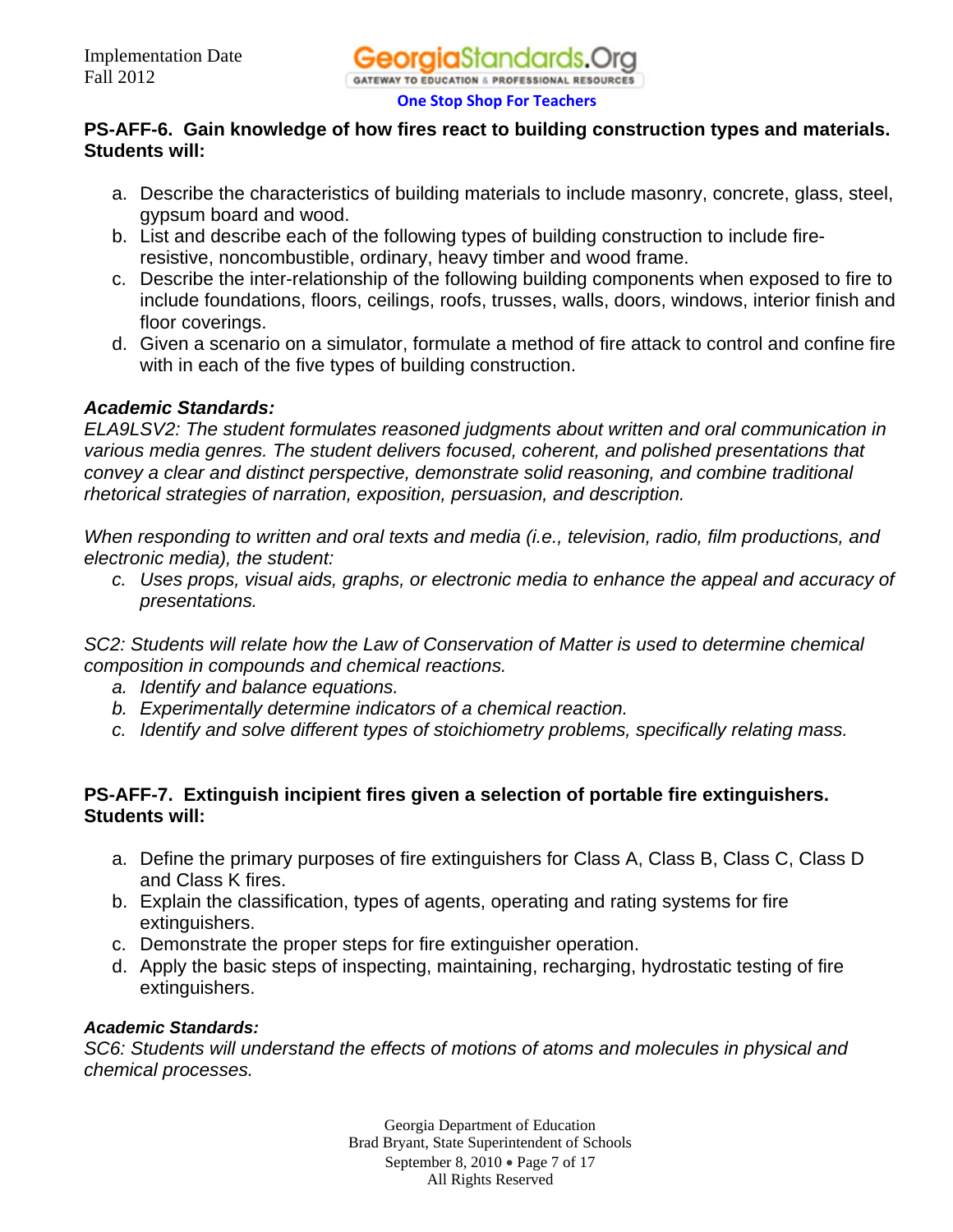

- *a. Compare and contrast atomic/molecular motion in solids, liquids, gases, and plasmas.*
- *b. Collect data and calculate the amount of heat given off or taken in by chemical or physical processes.*
- *c. Analyze change of energy during change of state.*

## **PS-AFF-8. Develop skills to use and maintain firefighter tools and equipment. Students will:**

- a. Describe the general purpose and safety consideration for all tools and equipment.
- b. List tools and equipment that are used for firefighting and describe which are used for rotating, pulling, pushing, prying, spreading and cutting.
- c. Describe and employ tools used in response and size-up activities, forcible entry, interior attack, search, rescue, ventilation, and overhaul.
- d. Inspect, clean, and maintain hand and power tools.

### **PS-AFF-9. Develop skills to use and maintain fire service ropes and equipment. Students will:**

- a. Compare and contrast the differences between life safety rope and utility rope.
- b. List and describe the most common synthetic fiber ropes used in the fire service.
- c. Describe the construction of the kernmantle rope.
- d. Demonstrate how rope is used to support response activities.
- e. Demonstrate cleaning, checking, and recording maintenance of ropes.
- f. Analyze the reasons for placing a life safety rope out of service.
- g. Demonstrate tying the following knots and describe their usage in the fire service to include safety, half hitch, clove hitch, figure eight, figure eight on a bight, figure eight with a followthrough, bowline, sheet bend, Becket bend knots.
- h. Describe the types of knots used to hoist tools and equipment.

# *Academic Standards:*

*SPS8: Students will determine relationships among force, mass, and motion.* 

- *a. Calculate velocity and acceleration.*
- *b. Apply Newton's three laws to everyday situations by explaining inertia, force, mass, and acceleration, and equal and opposite forces.*
- *c. Relate falling objects to gravitational force.*
- *d. Explain the difference in mass and weight.*

# **TACTICAL SKILL DEVELOPMENT**

### **PS-AFF-10. Learn skills and methods associated with forcing entry into various types of structures. Students will:**

a. Recognize the association between specific tools and special forcible entry needs.

Georgia Department of Education Brad Bryant, State Superintendent of Schools September 8, 2010 • Page 8 of 17 All Rights Reserved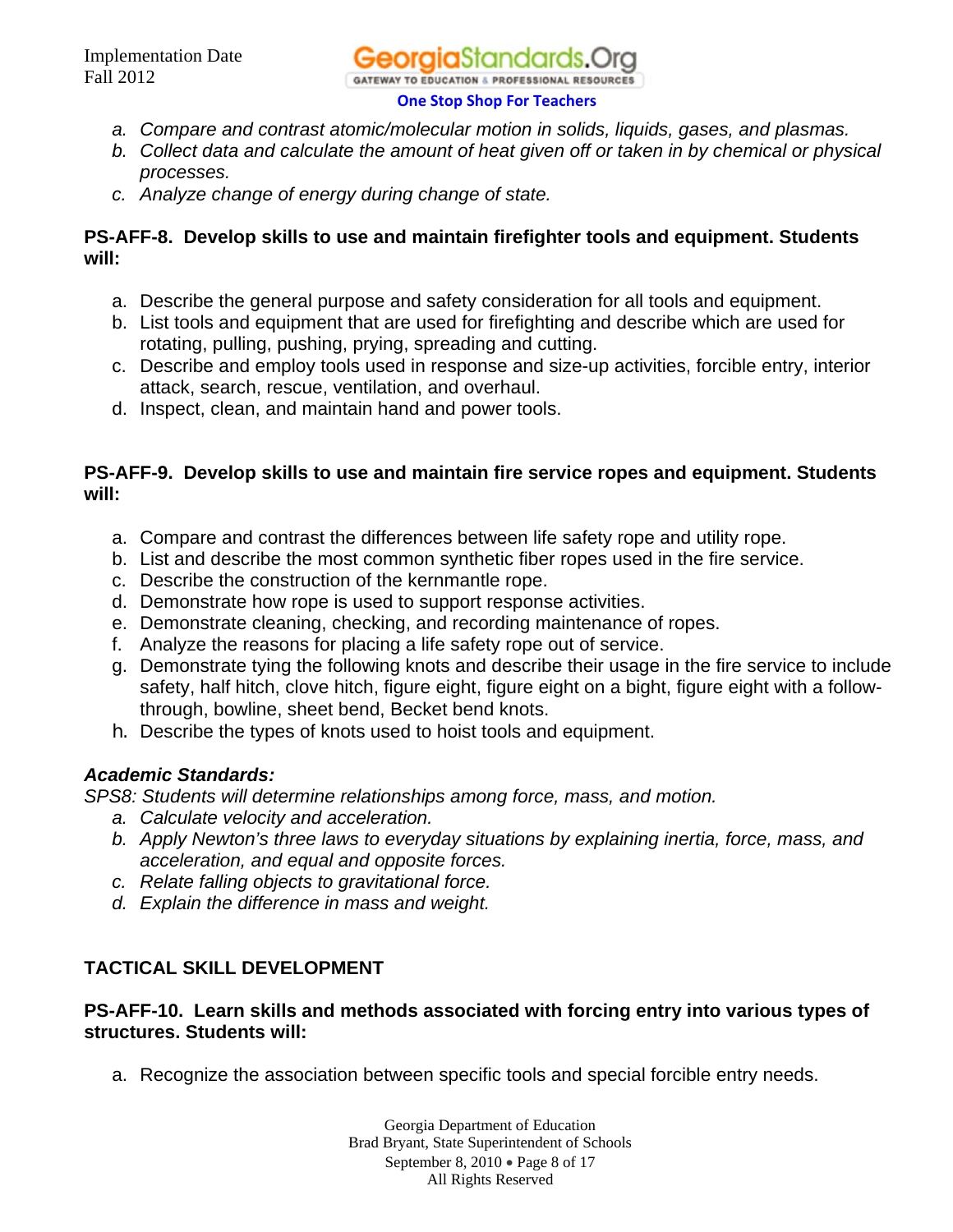

- b. Describe and demonstrate knowledge of basic construction and the dangers associated with forced entry into typical locks, doors, windows and walls.
- c. Assess when to use forcible entry as it relates to salvage.

### **PS-AFF-11. Learn skills and methods associated with deployment and utilization of fire service ladders. Students will:**

- a. Describe general safety rules and hazards associated with ladders.
- b. List and describe parts of a ladder.
- c. Describe the different types of ladders.
- d. Describe and demonstrate procedures for cleaning, inspecting and storing ladders.
- e. Describe and demonstrate procedures for deployment and accomplishing work while on ladders.

### **PS-AFF-12. Plan and conduct interior search and rescue operations. Students will:**

- a. Define search and rescue.
- b. Describe and analyze the importance of scene size-up, risk-benefit analysis, search techniques, primary search, search patterns, thermal imaging cameras, and secondary search.
- c. Demonstrate ladder rescue techniques.
- d. Apply search and rescue concepts to ensure firefighter safety.

### *Academic Standards:*

*SCSh9: Students will enhance reading in all curriculum areas by:* 

*a. Read technical texts related to various subject areas.* 

*SCSh3: Students will identify and investigate problems scientifically.* 

- *a. Suggest reasonable hypothesis for identified problems.*
- *b. Develop procedures for solving scientific problems.*
- *c. Collect, organize and record appropriate data.*

### **PS-AFF-13. Learn skills and methods associated with fire service ventilation. Students will:**

- a. Define ventilation as it relates to fire suppression activities.
- b. List the effects of properly performed ventilation on fire and fire suppression activities.
- c. Critique how fire behavior principles and building construction features affect ventilation.
- d. List the principles, advantages, limitations, and effects of ventilation types to include horizontal, natural, mechanical, negative-pressure, positive-pressure, hydraulic, and vertical.
- e. Explain safety precautions and basic indicators of roof collapse for ventilating roofs.
- f. Summarize the role of ventilation in the prevention of backdraft and flashover.

Georgia Department of Education Brad Bryant, State Superintendent of Schools September 8, 2010 • Page 9 of 17 All Rights Reserved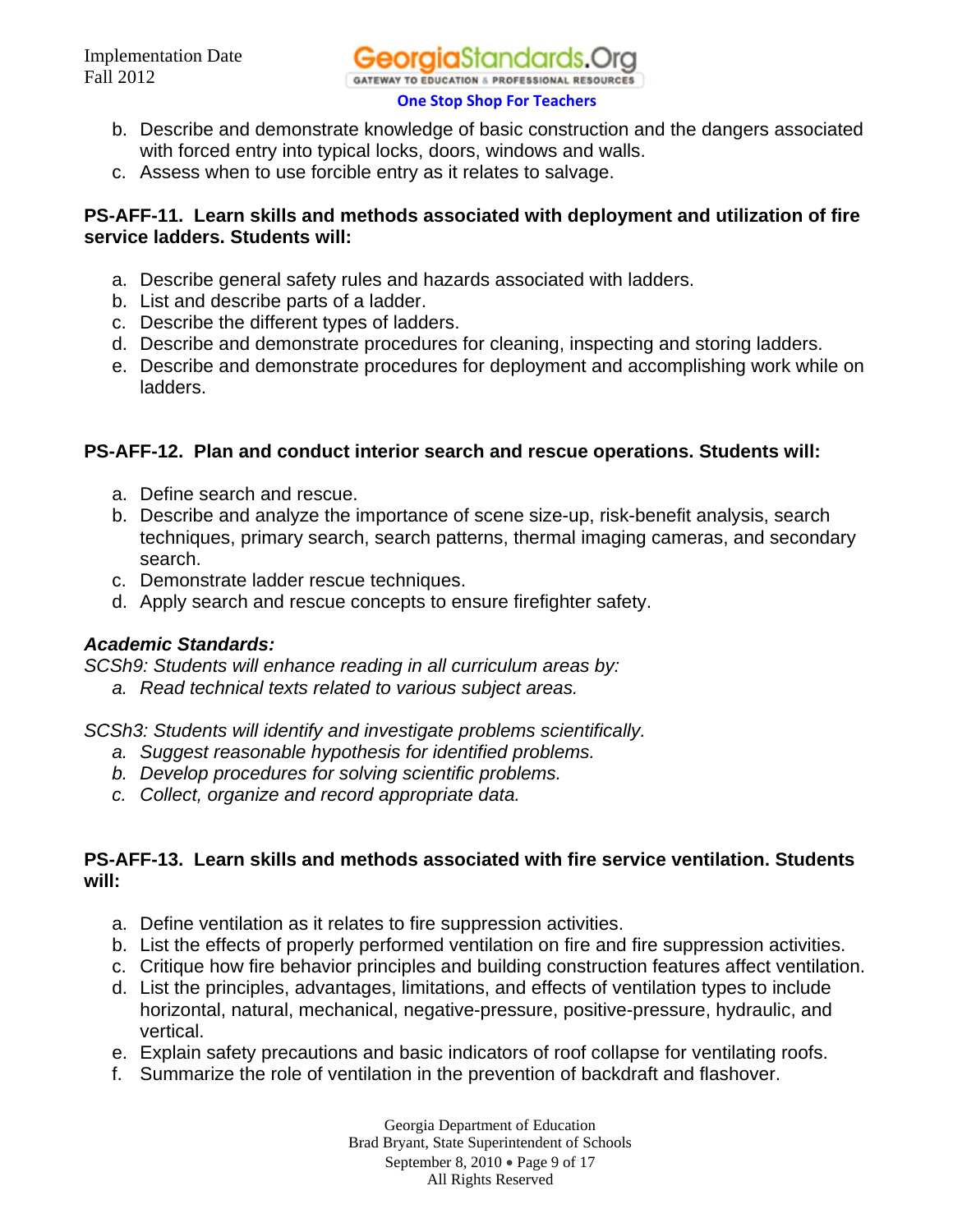*ELA9RC3: The student acquires new vocabulary in each content area and uses it correctly.* 

- *a. Demonstrates an understanding of contextual vocabulary in various subjects.*
- *b. Uses content vocabulary in writing and speaking.*

*SCSh2: Students will use standard safety practices for all classroom laboratory and field investigations.* 

- *a. Follow correct procedures for use of scientific apparatus.*
- *b. Demonstrate appropriate techniques in all laboratory situations.*
- *c. Follow correct protocol for identifying and reporting safety problems and violations.*

*SPS5: Students will compare and contrast the phases of matter as they relate to atomic and molecular motion.* 

- *a. Compare and contrast the atomic/molecular motion of solids, liquids, gases, and plasmas.*
- *b. Relate temperature, pressure, and volume of gases to the behavior of gases.*

### **PS-AFF-14. Learn skills and methods associated with water supply in the fire service. Students will:**

- a. Describe the ways in which rural water supplies, portable tanks, and municipal water supply systems are utilized in firefighting.
- b. Explain the purpose of the water treatment facility.
- c. Describe the major features of the municipal distribution system.
- d. Compare and contrast dry-barrel and wet-barrel fire hydrants to include maintenance and testing.
- e. Define types of pressure to include static, residual, and flow.

### *Academic Standards:*

*ELA9RC3: The student acquires new vocabulary in each content area and uses it correctly.* 

- *a. Demonstrates an understanding of contextual vocabulary in various subjects.*
- *b. Uses content vocabulary in writing and speaking.*

*SEV1: Students will demonstrate an understanding that the earth is one interconnected system.* 

- *a. Describe how abiotic components (water, air, and energy) affect the biosphere.*
- *b. Recognize and give examples of the hierarchy of the biological entities of the biosphere.*

### **PS-AFF-15. Learn skills and methods associated with fire hoses, nozzles, appliances, streams, and foam in the fire service. Students will:**

- a. Define fire hydraulics.
- b. Demonstrate how to prevent water hammer.
- c. Describe hose construction, inspection, cleaning, and maintenance.
- d. Demonstrate the process used to roll, lay, and load hose.

Georgia Department of Education Brad Bryant, State Superintendent of Schools September 8, 2010 • Page 10 of 17 All Rights Reserved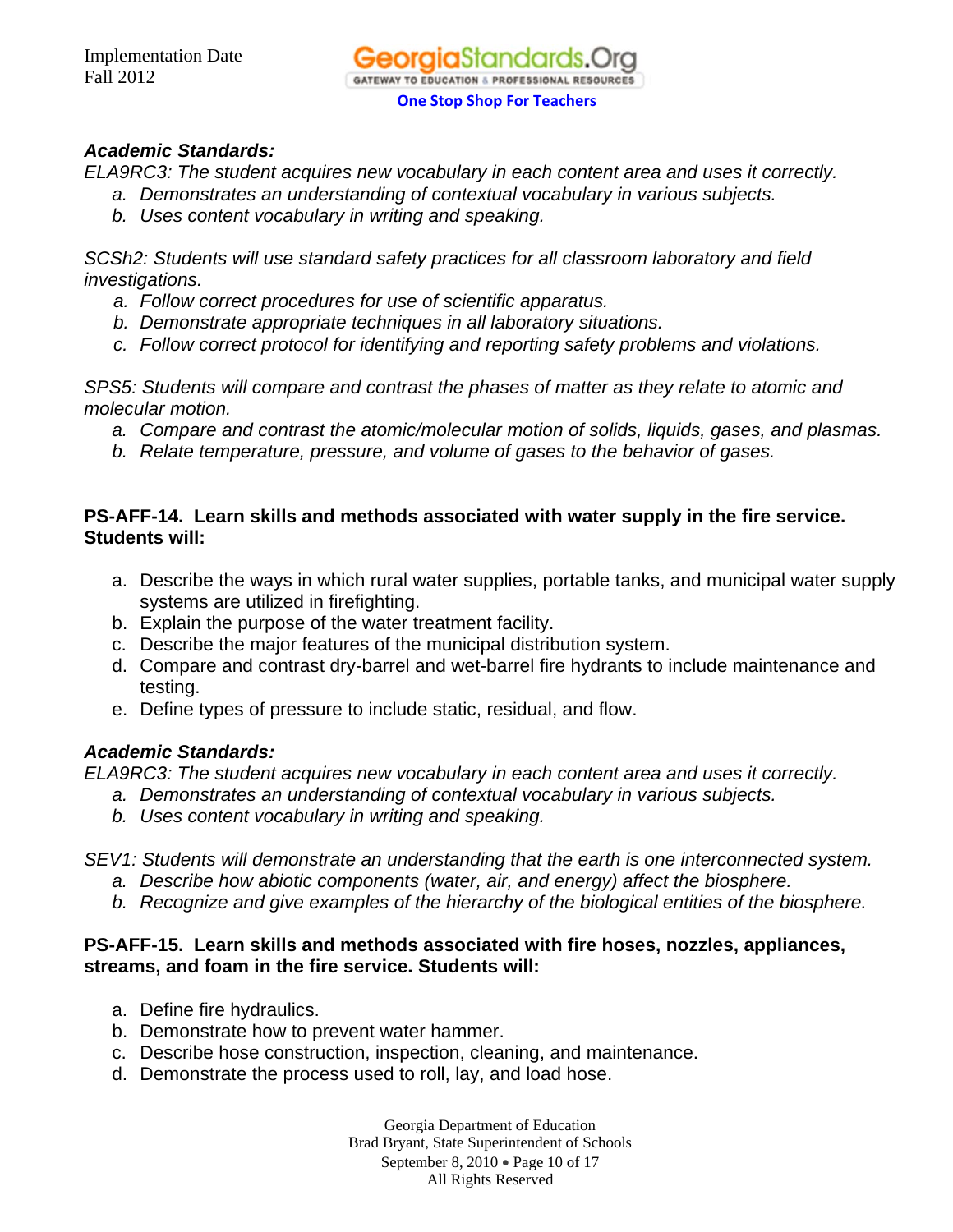**eoraia**Standards.( **GATEWAY TO EDUCATION & PROFESSIONAL RESOURCES** 

#### **One Stop Shop For Teachers**

- e. Demonstrate procedures for connecting, carrying, and advancing hose.
- f. Compare types, designs, pressure effects, and flow capabilities of nozzles and appliances.
- g. Investigate how foam works in firefighting.
- h. Compare types and the procedures for making and applying foam.

# **PS-AFF-16. Learn skills and methods associated with firefighter survival. Students will:**

- a. List the procedures for conducting an appropriate risk-benefit analysis.
- b. Identify hazard indicators, safe operating procedures, and the personnel accountability system.
- c. Describe how to initiate emergency communications and the role of the rapid intervention crew.
- d. Demonstrate firefighter survival procedures and how to maintain orientation.
- e. Scrutinize safe havens and air management procedures.
- f. Apply concepts necessary to construct the critical incident stress management process.

# *Academic Standards:*

*ELA9RC3: The student acquires new vocabulary in each content area and uses it correctly.* 

- *a. Demonstrates an understanding of contextual vocabulary in various subjects.*
- *b. Uses content vocabulary in writing and speaking.*

# **PS-AFF-17. Learn skills and methods associated with salvage and overhaul. Students will:**

- a. Describe the importance of adequate lighting and safety precautions when performing salvage and overhaul operations.
- b. List the tools for salvage and overhaul.
- c. Discuss the relationship of overhaul to the safety of firefighters and preserving structural integrity.
- d. Assess the steps needed to limit the damage from smoke, heat and water.
- e. Apply all skills related to safely conducting salvage and overhaul operations.

# **PS-AFF-18. Learn skills and methods associated with firefighter rehabilitation. Students will:**

- a. Define emergency incident rehabilitation.
- b. Define the process of CISM (Critical Incident Stress Management).
- c. Develop a logical argument justifying incident rehabilitation is good preventative medicine.
- d. Construct a meal plan to facilitate peak performance.
- e. Classify four parts of revitalization.

# *Academic Standards:*

*ELA9LSV2: The student formulates reasoned judgments about written and oral communication in various media genres. The student delivers focused, coherent, and polished presentations that convey a clear and distinct perspective, demonstrate solid reasoning, and combine traditional rhetorical strategies of narration, exposition, persuasion, and description.* 

> Georgia Department of Education Brad Bryant, State Superintendent of Schools September 8, 2010 • Page 11 of 17 All Rights Reserved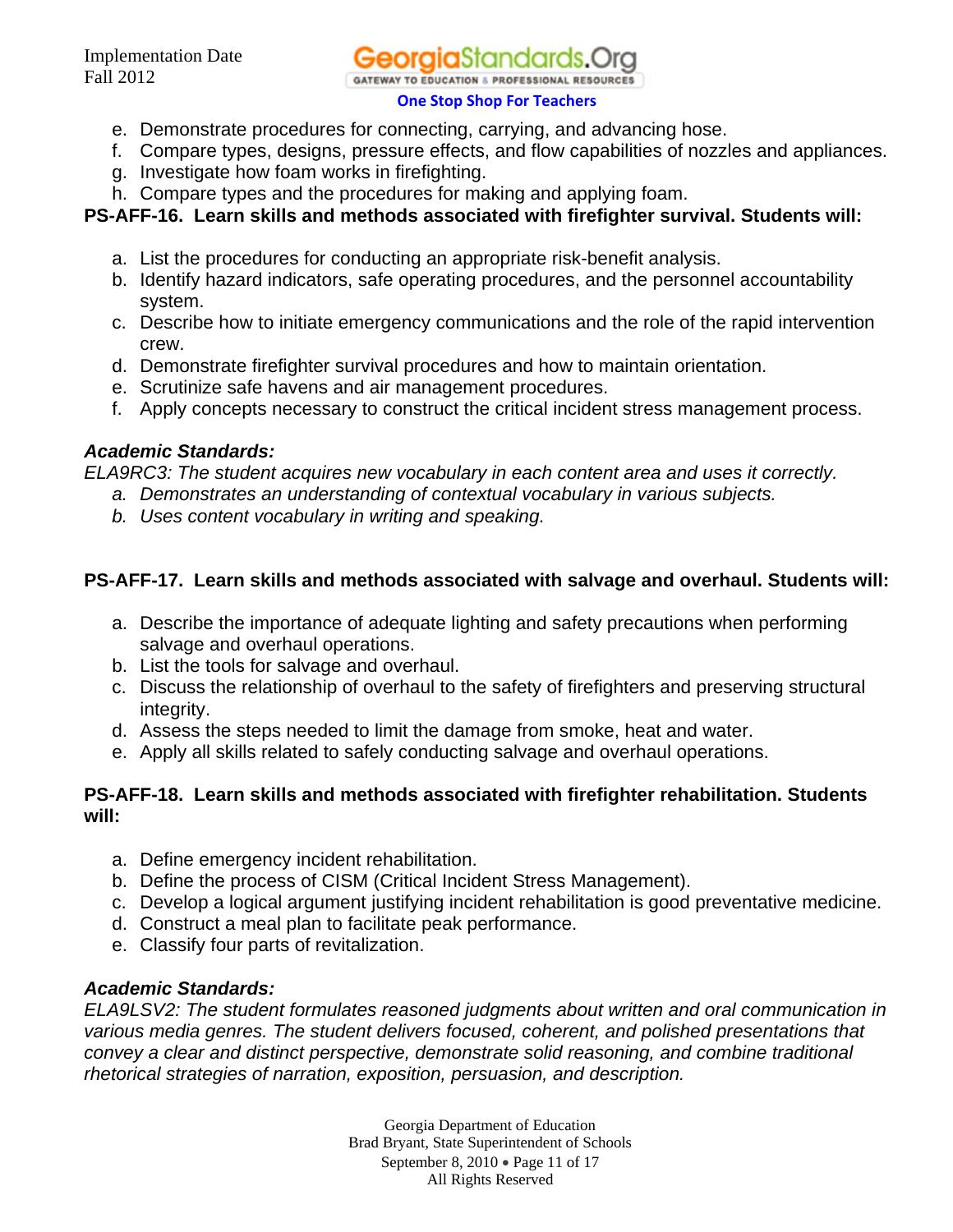

*When responding to written and oral texts and media (i.e., television, radio, film productions and electronic media), the student:* 

*c. Formulates judgments about ideas under discussion and supports those judgments with convincing evidence.* 

### **PS-AFF-19. Learn skills and methods associated with wildland and ground fires. Students will:**

- a. Discuss the differences between wildland and ground fires.
- b. Classify the types of fuels related to wildland and ground fires.
- c. Compare and contrast fire suppression, personal protective equipment, hazards, and component parts for wildland and ground fires.
- d. Cite evidence of how weather influences wildland fires.
- e. Analyze the problems created by the wildland-urban interface.
- f. Demonstrate techniques used to suppress a ground cover fire using hand tools, a backpack pump extinguisher, and a hose line.

### *Academic standards:*

*ELA9LSV2 The student formulates reasoned judgments about written and oral communication in various media genres. The student delivers focused, coherent, and polished presentations that convey a clear and distinct perspective, demonstrate solid reasoning, and combine traditional rhetorical strategies of narration, exposition, persuasion, and description.* 

*When delivering and responding to presentations, the student:* 

- *a. Delivers narrative, expository, or persuasive presentations that incorporate the same elements found in that mode or genre of writing.*
- *c. Uses props, visual aids, graphs, or electronic media to enhance the appeal and accuracy of presentations.*
- *SEC3: Students will explore and analyze community interactions.* 
	- *a. Compare and contrast species interactions and adaptations that have evolved in response to interspecific selective pressures.*
	- *b. Explore ecological niches and resource partitioning.*
	- *c. Analyze species diversity as it relates to the stability of ecosystems and communities.*
	- *d. Evaluate ecological succession in terms of changes in communities over time and the impact of disturbance on community composition.*

# **PS-AFF-20. Learn skills and methods associated with fire suppression. Students will:**

- a. Describe offensive operations versus defensive operations.
- b. Compare direct and indirect fire attack.
- c. Formulate an interior fire attack.
- d. Discuss the process for attacking fires involving electricity.
- e. Differentiate between a flammable-liquid fire and a flammable-gas cylinder fire.

Georgia Department of Education Brad Bryant, State Superintendent of Schools September 8, 2010 • Page 12 of 17 All Rights Reserved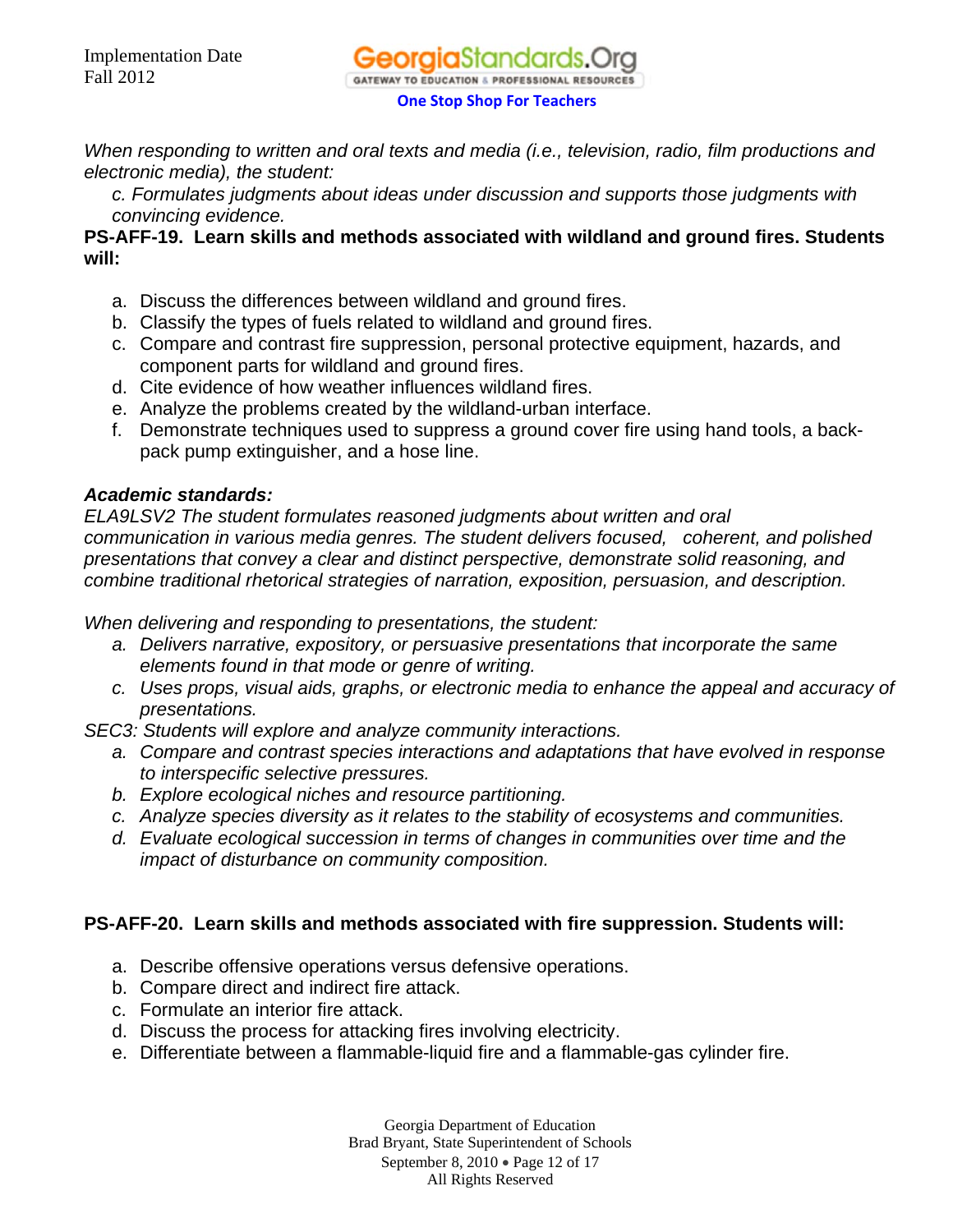

- f. Operate hose lines and appliances to extinguish vehicle, structure, and flammable-gas cylinder fires.
- g. Control electric and gas utility systems in simulation.

# *Academic Standards:*

*SPS7: Students will relate transformations and flow of energy within a system.* 

- *a. Identify energy transformations within a system.*
- *b. Investigate molecular motion as it relates to thermal energy changes in terms of conduction, convection, and radiation.*
- *c. Determine the heat capacity of a substance using mass, specific heat, and temperature.*
- *d. Explain the flow of energy in phase changes through the use of a phase diagram.*

### **PS-AFF-21. Learn skills and methods associated with vehicle rescue and extrication. Students will:**

- a. Discuss types of vehicles.
- b. Describe the anatomy of a vehicle.
- c. List the hazards involved in responding to an emergency scene.
- d. Perform size up and hazard mitigation upon arrival at the scene of a vehicle extrication incident.
- e. Identify and use extrication tools used for stabilizing, bending, cutting, and disassembling.
- f. Assess and implement the process of gaining access, disentangling and removing a victim from a motor vehicle collision.

# **PS-AFF-22. Learn skills and methods associated with special rescue teams. Students will:**

- a. Identify and describe the types of special rescues encountered by fire fighters.
- b. List rescue tools.
- c. Demonstrate how to safely approach and assist at the following types of special rescue incidents: rope, trench and excavation, structural collapse, water or ice, wilderness search, hazardous materials, elevator or escalator, and energized electrical lines.

# **Academic Standards:**

*ELA9RC3: The student acquires new vocabulary in each content area and uses it correctly.* 

- *a. Demonstrates an understanding of contextual vocabulary in various subjects.*
- *b. Uses content vocabulary in writing and speaking.*

*ELA9LSV1: The student participates in student-to-teacher, student-to-student, and group verbal interactions. The student* 

- *a. Initiates new topics and responds to adult-initiated topics.*
- *b. Asks relevant questions.*
- *c. Responds to questions with appropriate information.*
- *d. Actively solicits another person's comments or opinions.*
- *e. Offers own opinion forcefully without domineering.*

Georgia Department of Education Brad Bryant, State Superintendent of Schools September 8, 2010 • Page 13 of 17 All Rights Reserved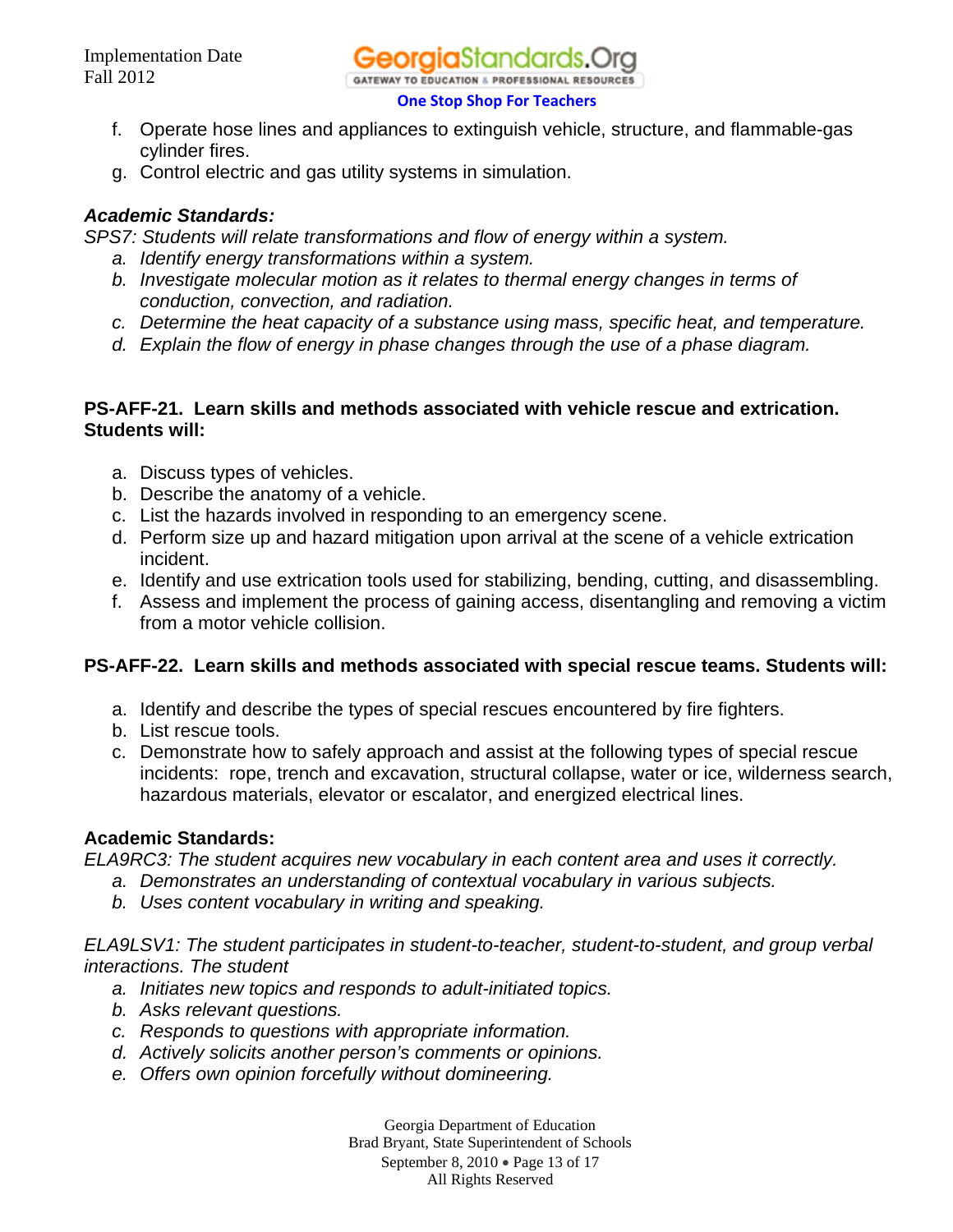- *f. Volunteers contributions and responds when directly solicited by teacher or discussion leader.*
- *g. Gives reasons in support of opinions expressed.*
- *h. Clarifies, illustrates, or expands on a response when asked to do so; asks classmates for similar expansions.*
- *i. Employs group decision-making techniques such as brainstorming or a problem-solving sequence (i.e., recognizes problem, defines problem, identifies possible solutions, selects optimal solution, implements solution, and evaluates solution).*
- *j. Divides labor to achieve the overall group goal efficiently.*

# **PS-AFF-23. Learn skills and methods associated with the hazardous material properties, identification, and regulation. Students will:**

- a. Define the characteristics of hazardous materials.
- b. Describe the different levels of hazardous materials training: awareness, operations, technician, and specialist.
- c. Discuss the laws, regulations, and regulatory agencies that govern hazardous material response activities.
- d. Compare and contrast the difference between hazardous materials incidents and other emergencies.
- e. List and categorize the chemical properties of hazardous materials according to NFPA 472.
- f. Demonstrate the ability to use the current edition of the DOT (Department of Transportation) Emergency Response Guidebook.
- g. Plan a response to an incident involving hazardous materials utilizing the Emergency Response Guidebook Planning.
- h. List and define the dangers associated with exposure to hazardous materials.
- i. Identify and describe specific occupancies, containers, container shapes, tanks, transport, and apparatus that are indications of hazardous materials.
- j. Describe how to identify a placard and a label.
- k. Describe and identify the location for MSDS (Material Safety Data Sheet) and shipping papers.
- l. Given a scenario, utilize CHEMTREC and NFPA 704 to mitigate a hazardous material incident.
- m. Compare and contrast biological, chemical and radiological incidents.
- n. Cite evidence of possible criminal or terrorist activities involving explosives and secondary devices.

# *Academic Standards:*

*ELA9RC3: The student acquires new vocabulary in each content area and uses it correctly.* 

- *a. Demonstrates an understanding of contextual vocabulary in various subjects.* 
	- *b. Uses content vocabulary in writing and speaking.*

# **PS-AFF-24. Learn skills and methods associated with the hazardous material response and mitigation. Students will:**

Georgia Department of Education Brad Bryant, State Superintendent of Schools September 8, 2010 • Page 14 of 17 All Rights Reserved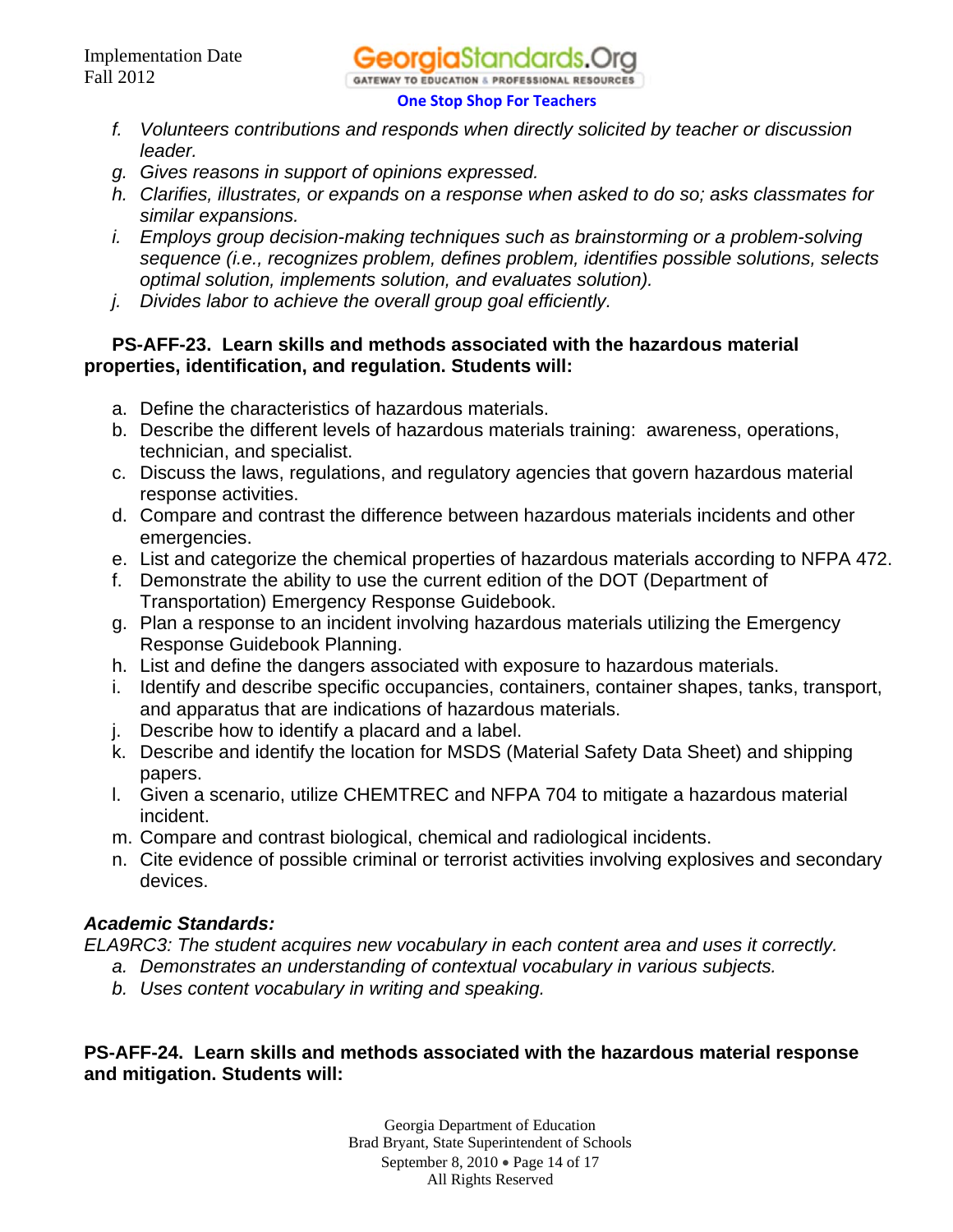- a. Describe how to plan an initial response to a hazardous material incident to include risk/benefit assessment, defensive control activities, decision to withdraw, contact of proper authorities, available and required resources, and size and scope.
- b. Discuss search and rescue missions, exposure protection and defensive control activities for a variety of emergencies.
- c. Demonstrate proper use of an Incident Command System.
- d. Implement the use of personal protective equipment (PPE) for hazardous materials incidents to include structural firefighting, high temperature, chemical, liquid splash, and vapor-protective clothing.
- e. Classify the levels of hazardous materials equipment and respiratory equipment.
- f. Apprise safety precautions to be observed when approaching and working at a hazardous materials incident to include heat and cold stress, physical capabilities and limitations, and the buddy system.
- g. Apply the ability to don and doff all levels of chemical protective clothing.

# **PS-AFF-25. Learn skills and methods associated with the hazardous decontamination. Students will:**

- a. Define decontamination.
- b. Identify the types of decontamination types and procedures.
- c. Construct an emergency plan for mass decontamination including recovery.

# *Academic Standards:*

*ELA9RC3: The student acquires new vocabulary in each content area and uses it correctly.* 

- *a. Demonstrates an understanding of contextual vocabulary in various subjects.*
- *b. Uses content vocabulary in writing and speaking.*

# **PS-AFF-26. Acquire knowledge in relation to terrorism awareness. Students will:**

- a. Describe the threat posed by terrorism.
- b. Identify potential terrorist targets.
- c. Summarize the dangers posed by radiological incidents.

# **PS-AFF-27. Learn skills and methods associated with fire prevention and public education. Students will:**

- a. Complete a residential fire safety survey.
- b. Perform a public fire safety education presentation on stop, drop, and roll.
- c. Execute a public fire safety education presentation on exit drills in the home.
- d. Present a public fire safety education program on smoke alarms.
- e. Plan a public education tour of a fire station.

Georgia Department of Education Brad Bryant, State Superintendent of Schools September 8, 2010 • Page 15 of 17 All Rights Reserved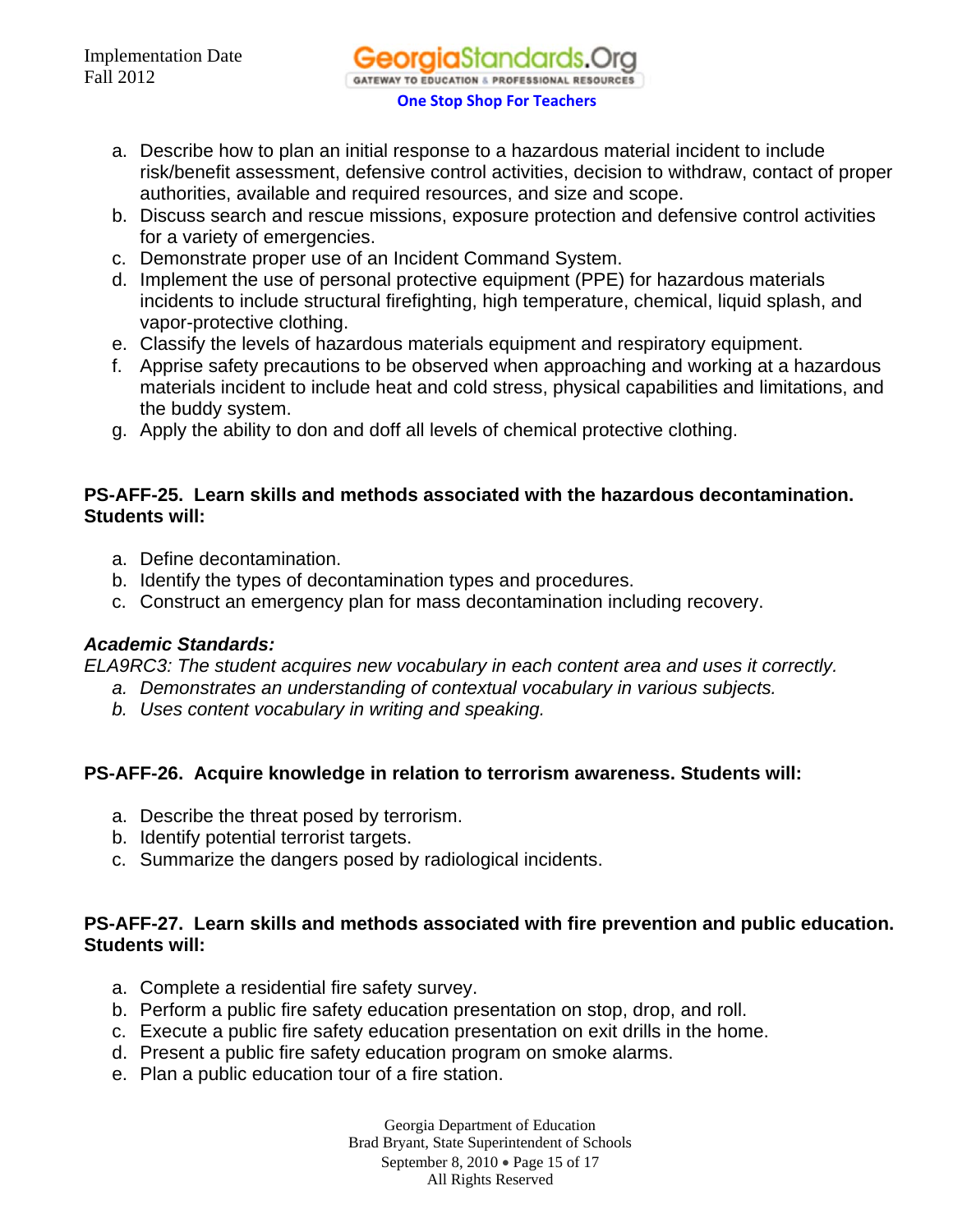# **PS-AFF-28. Acquire knowledge associated with fire detection, protection and suppression systems. Students will:**

- a. Describe the basic components, functions, and types of a basic fire alarm system.
- b. Discuss the fire departments role in resetting fire alarms.
- c. Explain different ways in which fire alarms may be transmitted.
- d. Identify four types of sprinkler heads.
- e. Identify the different styles of indicating valves.
- f. Describe the following types of automatic sprinkler systems: wet-pipe, dry-pipe, preaction, and deluge.
- g. Demonstrate the ability to stop water at a single sprinkler head.
- h. Compare and contrast commercial and residential sprinkler systems.
- i. Analyze the three types of standpipes and state their differences.
- j. Identify hazards that specialized extinguishing systems can pose to responding firefighters.

# **PS-AFF-29. Develop an understanding of fire cause determination. Students will:**

- a. Describe the role of the firefighter in the fire-cause determination process.
- b. Define the chain of custody.
- c. Differentiate accidental fires from incendiary fires.
- d. Analyze the point of origin.
- e. Describe demonstrative, direct, and circumstantial evidence.
- f. Compare techniques for preserving evidence.
- g. Identify the observations that firefighters should make during fire-ground operations.
- h. Explain the importance of securing property and protecting a fire scene.

# **Reading Across the Curriculum**

### **Reading Standard Comment**

After the elementary years, students engage in reading for learning. This process sweeps across all disciplinary domains, extending even to the area of personal they experience text in all genres and modes of discourse. In the study of various disciplines of learning (language arts, mathematics, science, social studies), students must learn through reading the communities of discourse of each of those disciplines. Each subject has its own specific vocabulary, and for students to excel in all subjects, they must learn the specific vocabulary of those subject areas in context.

Beginning with the middle grades years, students begin to self-select reading materials based on personal interests established through classroom learning. Students become curious about

> Georgia Department of Education Brad Bryant, State Superintendent of Schools September 8, 2010 • Page 16 of 17 All Rights Reserved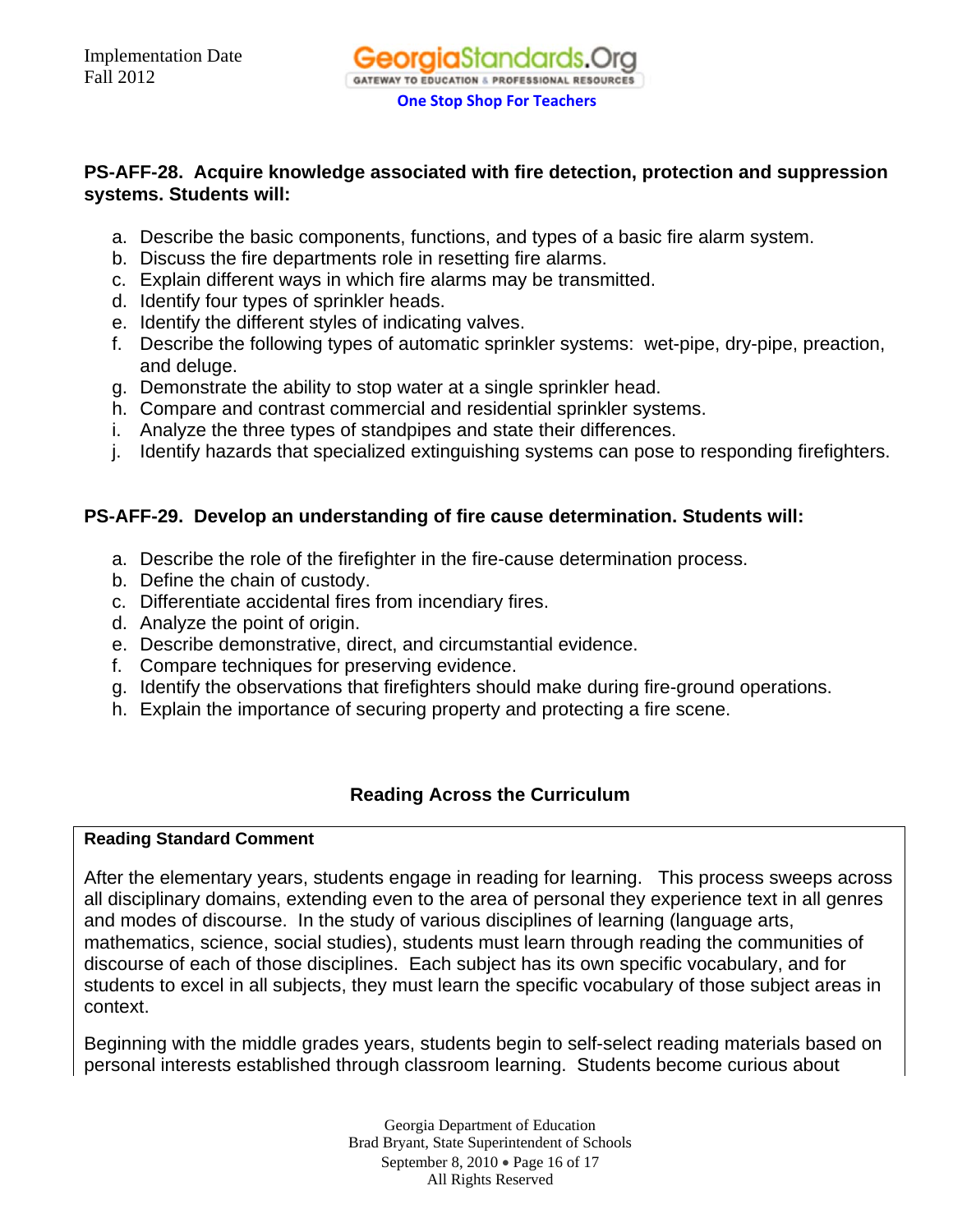science, mathematics, history, and literature as they form contexts for those subjects related to their personal and classroom experiences. As students explore academic areas through reading, they develop favorite subjects and become confident in their verbal discourse about those subjects.

Reading across curriculum content develops both academic and personal interests in students. As students read, they develop both content and contextual vocabulary. They also build good habits for reading, researching, and learning. The Reading Across the Curriculum standard focuses on the academic and personal skills students acquire as they read in all areas of learning.

Students will enhance reading in all curriculum areas by:

- a. Reading in all curriculum areas
	- Read a minimum of 25 grade-level appropriate books per year from a variety of subject disciplines and participate in discussions related to curricular learning in all areas.
	- Read both informational and fictional texts in a variety of genres and modes of discourse.
	- Read technical texts related to various subject areas.
- b. Discussing books
	- Discuss messages and themes from books in all subject areas.
	- Respond to a variety of texts in multiple modes of discourse.
	- Relate messages and themes from one subject area to messages and themes in another area.
	- Evaluate the merit of texts in every subject discipline.
	- Examine author's purpose in writing.
	- Recognize the features of disciplinary texts.
- c. Building vocabulary knowledge
	- Demonstrate an understanding of contextual vocabulary in various subjects.
	- Use content vocabulary in writing and speaking.
	- Explore understanding of new words found in subject area texts.
- d. Establishing context
	- Explore life experiences related to subject area content.
	- Discuss in both writing and speaking how certain words are subject area related.
	- Determine strategies for finding content and contextual meaning for unknown words.

# **CTAE Foundation Skills**

The Foundation Skills for Career, Technical and Agricultural Education (CTAE) are critical competencies that students pursuing any career pathway should exhibit to be successful. As core standards for all career pathways in all program concentrations, these skills link career, technical and agricultural education to the state's academic performance standards.

> Georgia Department of Education Brad Bryant, State Superintendent of Schools September 8, 2010 • Page 17 of 17 All Rights Reserved